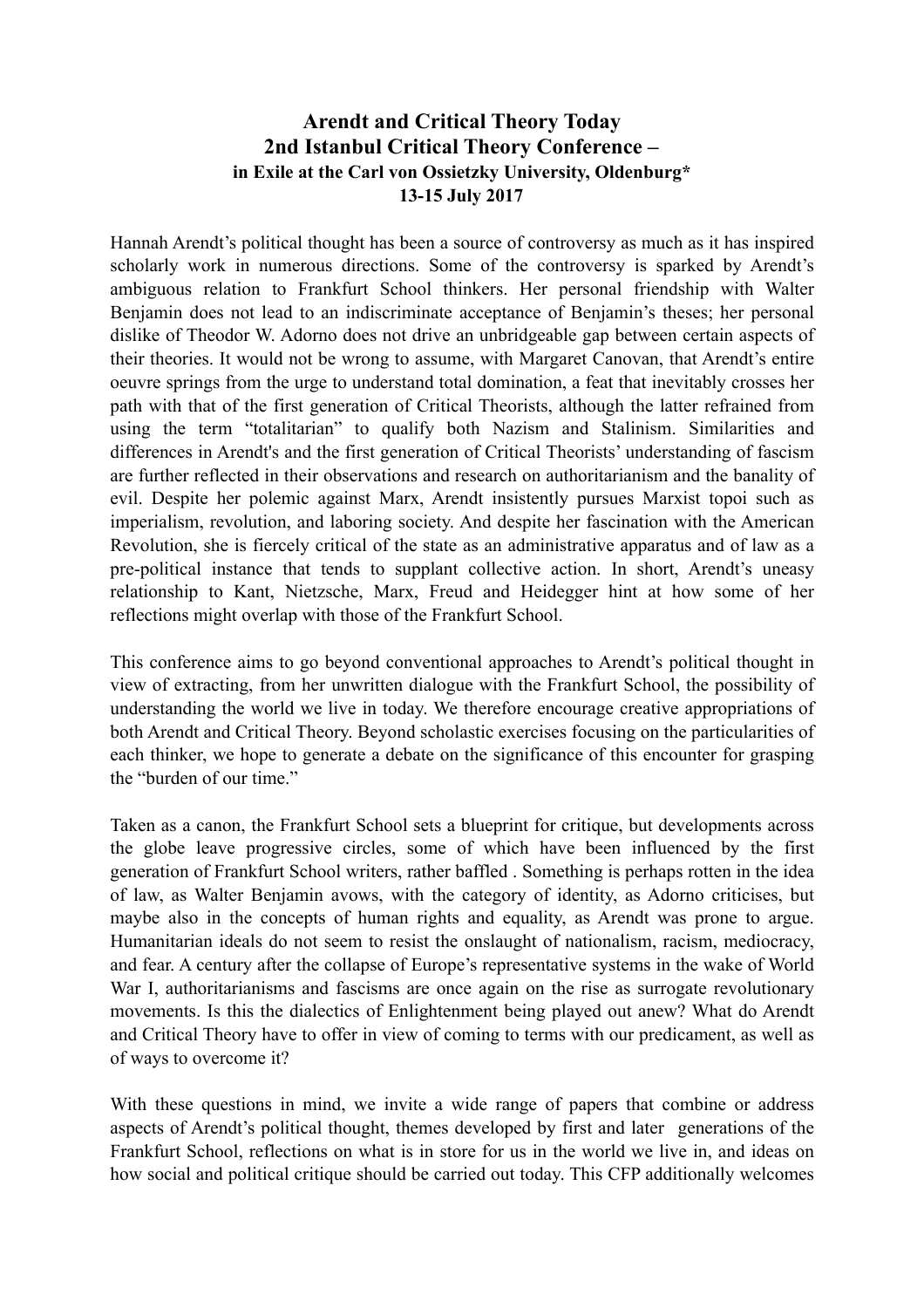papers on critical receptions of Arendt and Critical Theory in political contexts other than the North.

## **Interested scholars are invited to address the following broad topics:**

Law and violence Fascism, Stalinism, Totalitarianism Authoritarianism and the Banality of Evil Exile and statelessness Civil disobedience, revolt, revolution Consumer society and culture industry Selfhood, action and labor Lying, deception, and manipulation Theory and Practice of Critique

## **Keynote Speakers:**

Jay M. Bernstein (The New School for Social Research), Zeynep Gambetti (Boğaziçi University Istanbul), Lars Rensmann (University of Groningen), N. N.

The conference language will be English. We invite interested scholars at all career levels to send proposals (maximum 400 words) to: criticaltheoryistanbul@gmail.com. **Deadline: April 10, 2017.** 

## **Organizing Chairs:**

Philip Hogh (Carl von Ossietzky University, Oldenburg) Zeynep Gambetti, (Boğaziçi University Istanbul) Volkan Cidam (Boğaziçi University, Istanbul) Gaye İlhan-Demiryol (Bahçeşehir University, Istanbul) Julia König (Goethe University, Frankfurt)

This conference is organized with support by the Hannah Arendt Center and the Adorno Research Center at Carl von Ossietzky University Oldenburg.

**\* Note: This conference is a follow-up to the first one on "Adorno and Politics" organized in Istanbul at Bogazici University in June 2016. Owing to the political atmosphere currently reigning in Turkey, we are obliged to displace it to Oldenburg, as a "critical theory conference in exile" of sorts.**





Begazici University Political Science and International Relations